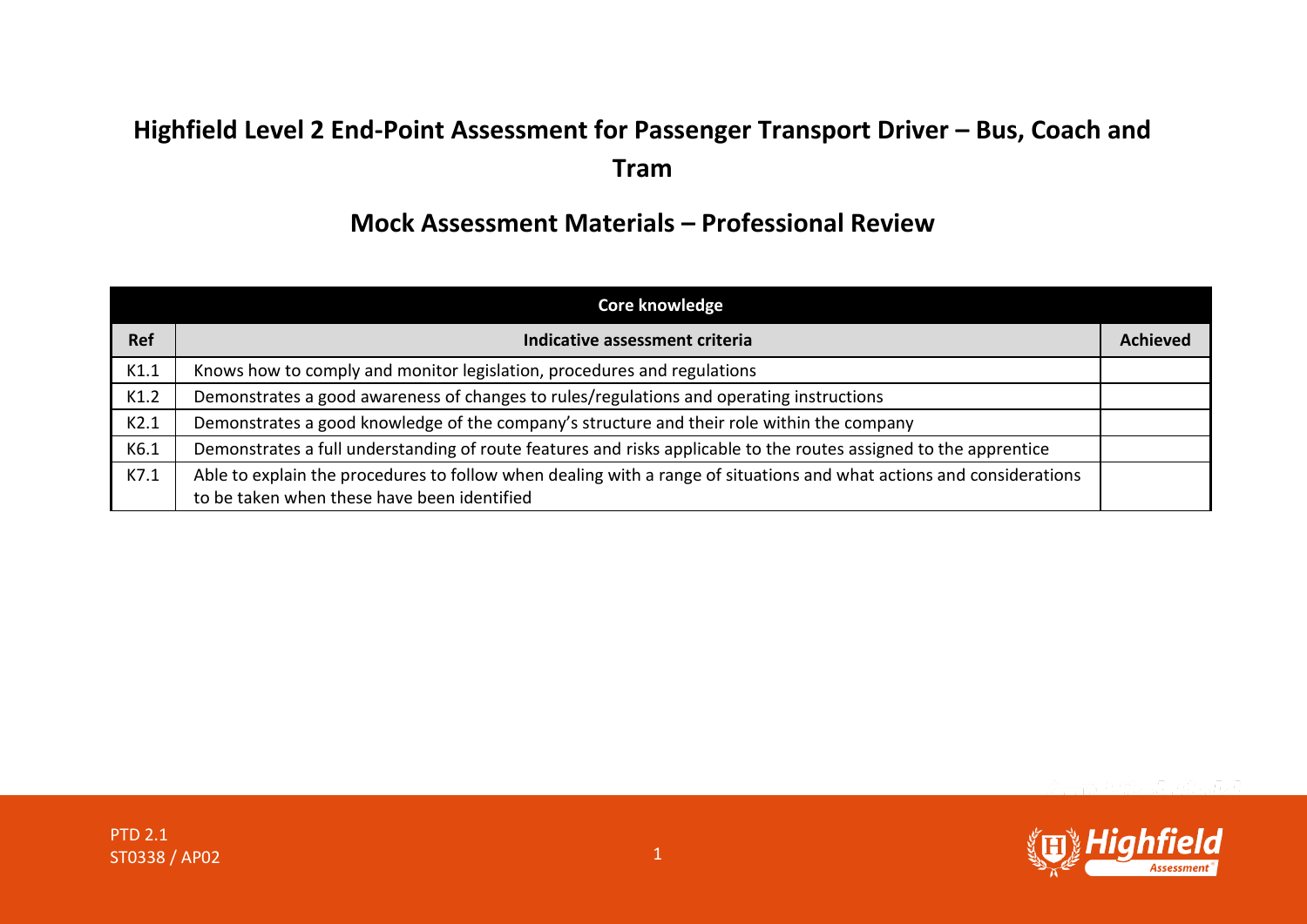|            | <b>Core skills and competence</b>                                                                                                            |                 |
|------------|----------------------------------------------------------------------------------------------------------------------------------------------|-----------------|
| <b>Ref</b> | Indicative assessment criteria                                                                                                               | <b>Achieved</b> |
| S2.1       | Able to identify, communicate and act on company information and notices                                                                     |                 |
| S4.1       | Able to recognise inappropriate behaviour and knows how to assess the risks in the situation                                                 |                 |
| S4.2       | Able to prioritise the action to be taken, in line with approved organisational guidelines                                                   |                 |
| S5.1       | Describes when and how to get help from other sources in situations outside own personal authority or ability to deal<br>with                |                 |
| S6.1       | Able to collect and report information following a situation                                                                                 |                 |
| S11.1      | Can explain in full the procedures to follow when lost property is reported or found                                                         |                 |
| S12.1      | Demonstrates a good knowledge of progression opportunities and reflects on opportunities for personal improvement                            |                 |
| S13.1      | Able to demonstrate where feedback on personal performance has been collated                                                                 |                 |
| S14.1      | Proactively shares information, which can be trusted                                                                                         |                 |
| S14.2      | Considers impact of own actions on other people or activities                                                                                |                 |
| S15.1      | Able to ask relevant questions to determine customers' and stakeholders' needs                                                               |                 |
| S16.1      | Is cooperative and helpful to customers, colleagues and managers                                                                             |                 |
| S17.1      | Describes the needs of others when taking action, in a way that reduces any potential conflict                                               |                 |
| S18.1      | Attitude is respectful and positive and does not have a negative impact on other people                                                      |                 |
| S20.1      | Considers the impact of own actions on other people or activities                                                                            |                 |
| S21.1      | Routinely follows standardised procedures relating to planned activities                                                                     |                 |
| S24.1      | Describes how to drive the vehicle in a way that does not put others at risk including restricted spaces and different<br>weather conditions |                 |
| S26.1      | Able to clearly describe the procedure and prepare the relevant information for handing the vehicle over to others                           |                 |
| S27.1      | Able to prepare and submit documentation containing performance, incident and technical information                                          |                 |
| S28.1      | Able to describe how and when to make timely and clear announcements to passengers                                                           |                 |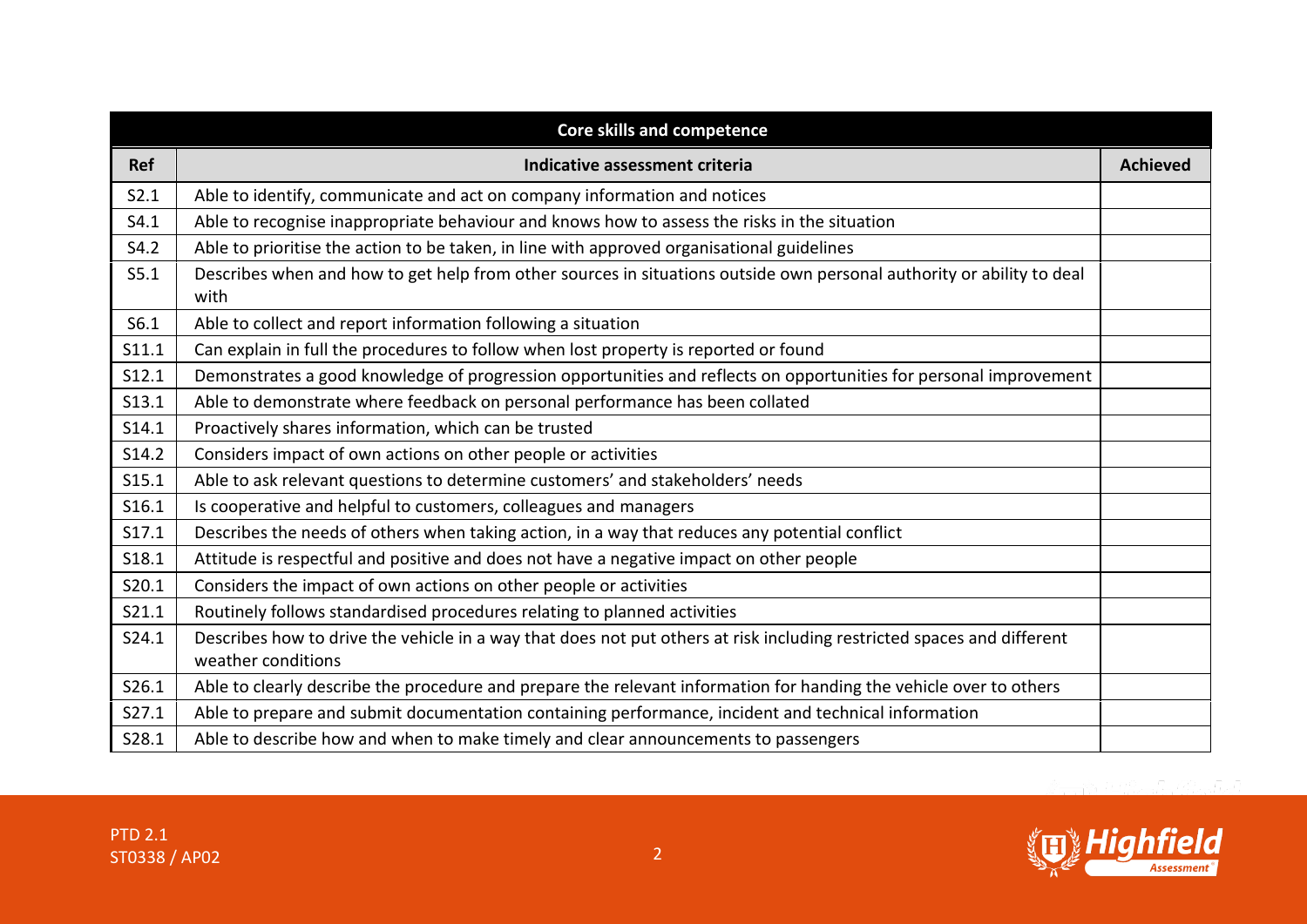| S30.1 | Describes how to assist customers with enquiries in a clear, polite, respectful and friendly manner                                                        |  |
|-------|------------------------------------------------------------------------------------------------------------------------------------------------------------|--|
| S32.1 | Describes the different warnings and indications                                                                                                           |  |
| S32.2 | Able to establish the occurrence and location of faults and failures accurately and promptly and report using the<br>appropriate organisational procedures |  |
| S36.1 | Able to implement approved safety measures for protection following organisational procedures                                                              |  |
| S37.1 | Able to identify and report an emergency situation, understands how to contain the risk and minimise the effect the<br>emergency has on others             |  |
| S38.1 | Able to clearly describe the actions and reporting procedures when a vehicle needs to be taken out of service                                              |  |

|                  | <b>Behaviours</b>                                                                   |                 |
|------------------|-------------------------------------------------------------------------------------|-----------------|
| <b>Ref</b>       | Indicative assessment criteria                                                      | <b>Achieved</b> |
| B1.1             | Proactively shares information, which can be trusted at all times                   |                 |
| B1.2             | Openly supports change                                                              |                 |
| B2.1             | Listens to and acts on feedback                                                     |                 |
| B <sub>2.2</sub> | Attitude is respectful and positive and never has a negative impact on other people |                 |
| <b>B3.1</b>      | Concentrates on immediate task at hand                                              |                 |
| <b>B3.2</b>      | Remains calm and professional when under pressure                                   |                 |